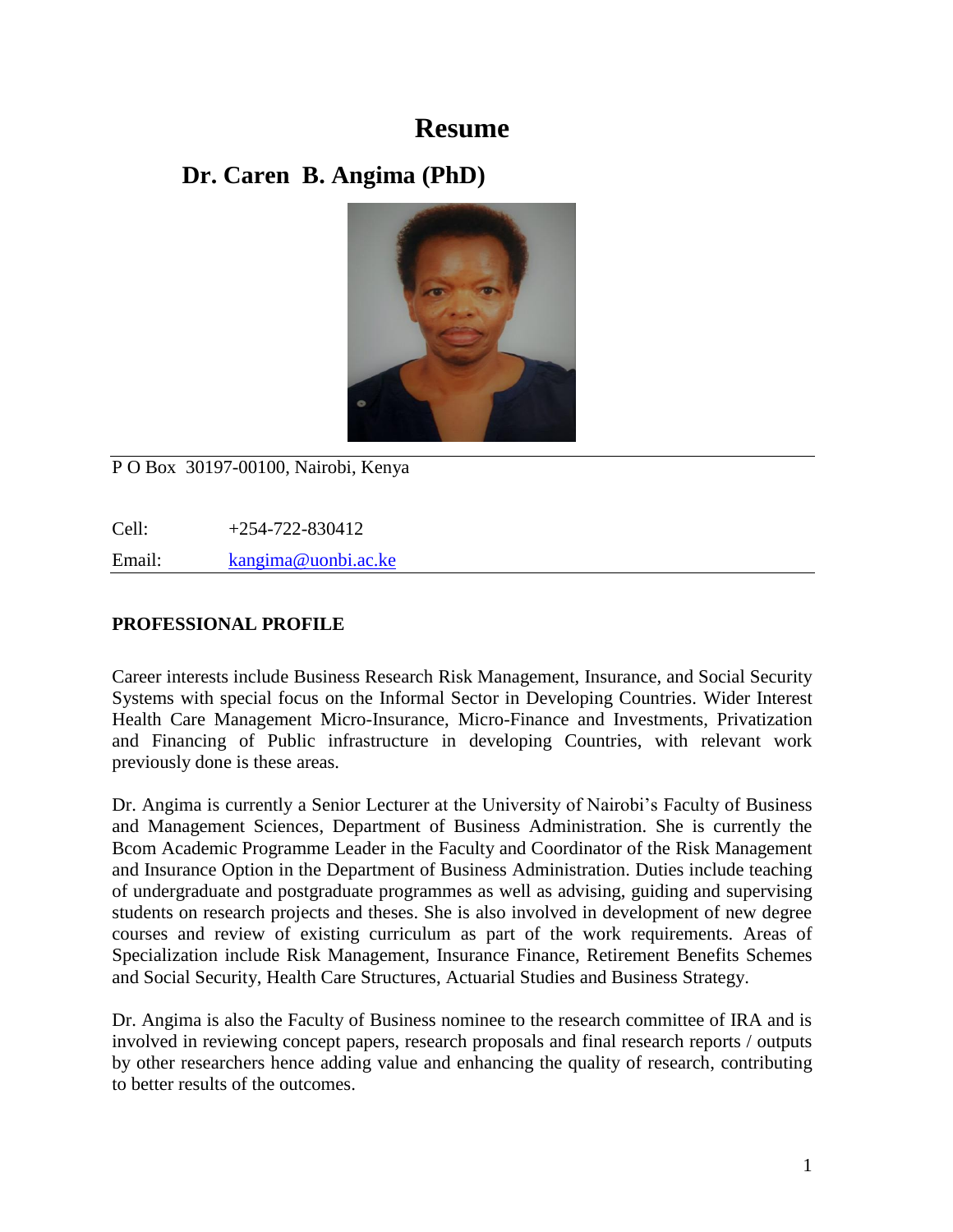#### **EDUCATION:**

#### **Academic Qualifications: (University of Nairobi)**

- i. PhD in Business Administration, Area of specialization: Finance (2017).
- ii. Masters of Business & Administration (MBA) 1987
- iii. BCom;  $1<sup>st</sup> Class Hons$ ; (1985)

#### **PROFESSIONAL QUALIFICATIONS**

Fellow of the Chartered Insurance Institute FCII (London) and entitled to use the title **"Chartered Risk Manager".**

#### **Professional Affiliations**

- Chartered Insurance Institute (London)
- Insurance Institute of Kenya

#### **PUBLISHED WORK**

Angima, C & Wakobwa, A.M. (2018). Risk management practices and marine premium growth of insurance firms in Kenya (2018). *International Journal of Creative Research And Studies,* 2(11), 51-61

Angima, C. (2018). Do size and age affect performance of general insurance firms in East Africa? (2018). *International Journal of Arts and Commerce,* 7(7), 8-18

Angima, C. & Mwangi, M. (2017). Effects of underwriting and claims management on performance of property and casualty insurance companies in East Africa. *European Scientific Journal,* 13(13), 358-373

Angima, C., Mwangi, M., Kaijage, E., & Ogutu, M.(2017). Effects of pricing and reinsurance practices on performance of general insurance firms in East Africa**.** *International Journal of Science Arts and Commerce,* 2(7), 28-40

Angima, C., Mwangi, M., Kaijage, E., & Ogutu, M. (2017). Actuarial risk management practices, underwriting, risk and performance of P & C insurance firms in East Africa. *European Scientific Journal,* 13(22), 207-226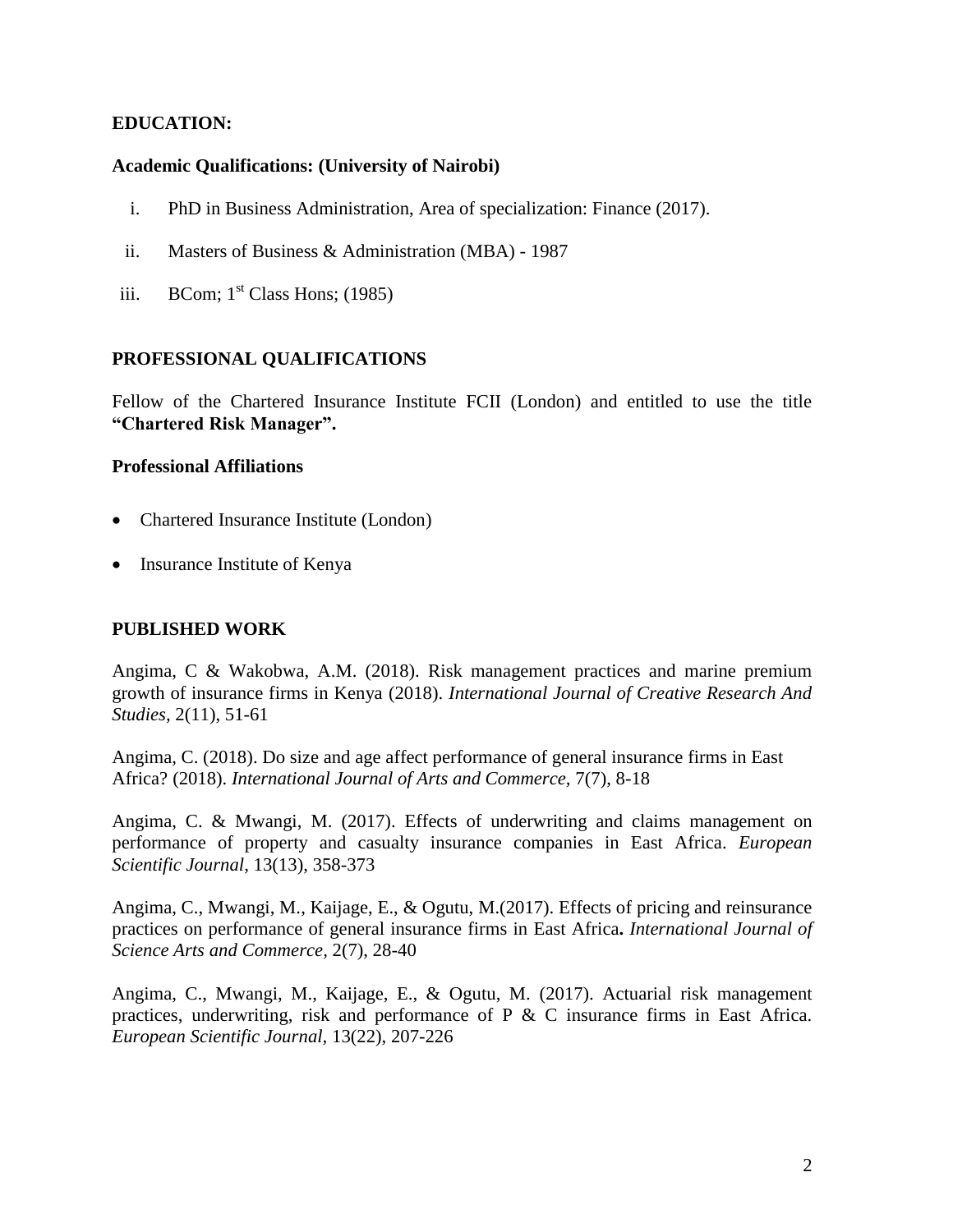Angima C, B. & Mwangi, M. (2016). Actuarial Risk Management Practices and Financial Performance of Property and Casualty Insurance Firms: Identification of a Moderating Variable. *International Journal of Humanities and Social Science, 6 (2 );126-132*

Angima, C. B., & Mbala A (2016) Nature of fraud and its effects in the medical insurance sector in Kenya. *DBA Africa Management Review, 6(2),* 33-44

# **SELECT UNPUBLISHED WORK**

Done a substantial amount of unpublished work in the areas of Finance and Insurance and General Management, including: -

- PhD Thesis: Actuarial Risk management Practices, Underwriting Risk, Firm Characteristics and Performance of Property and Casualty Insurance Firms in East Africa. (2017).
- Actuarial Risk Management Practices and Performance of Property and Casualty Firms: A critical review of literature (Independent Study Paper- 2015)
- Overcoming Challenges of Financing Health Care for the Poor in Kenya (2012)
- Attracting Foreign direct Investment (FDI) and Public Private Partnerships (PPP) into Infrastructure Financing in Developing Countries (2006)
- The Foreign Exchange Theory (2005)
- Public Infrastructure Privatization and Finance Theory (2005)
- Brain Drain and Job Satisfaction of Academic Staff in Public Universities; Case Study University of Nairobi (Sept-Dec, 2001).
- Pension Schemes in Kenya (1991)
- The adequacy of Life Assurance in Kenya [MBA Project], (1987)
- Attitudes towards Insurance, a Preliminary Inquiry (1986)
- Performance Appraisal: Case study of Kenya Bureau of Standards (1986)

# **SEMINARS AND WORKSHOPS PARTICIPATION / ATTENDANCE**

• Annual African International Business Management (AIBUM) conferences (2010-2021)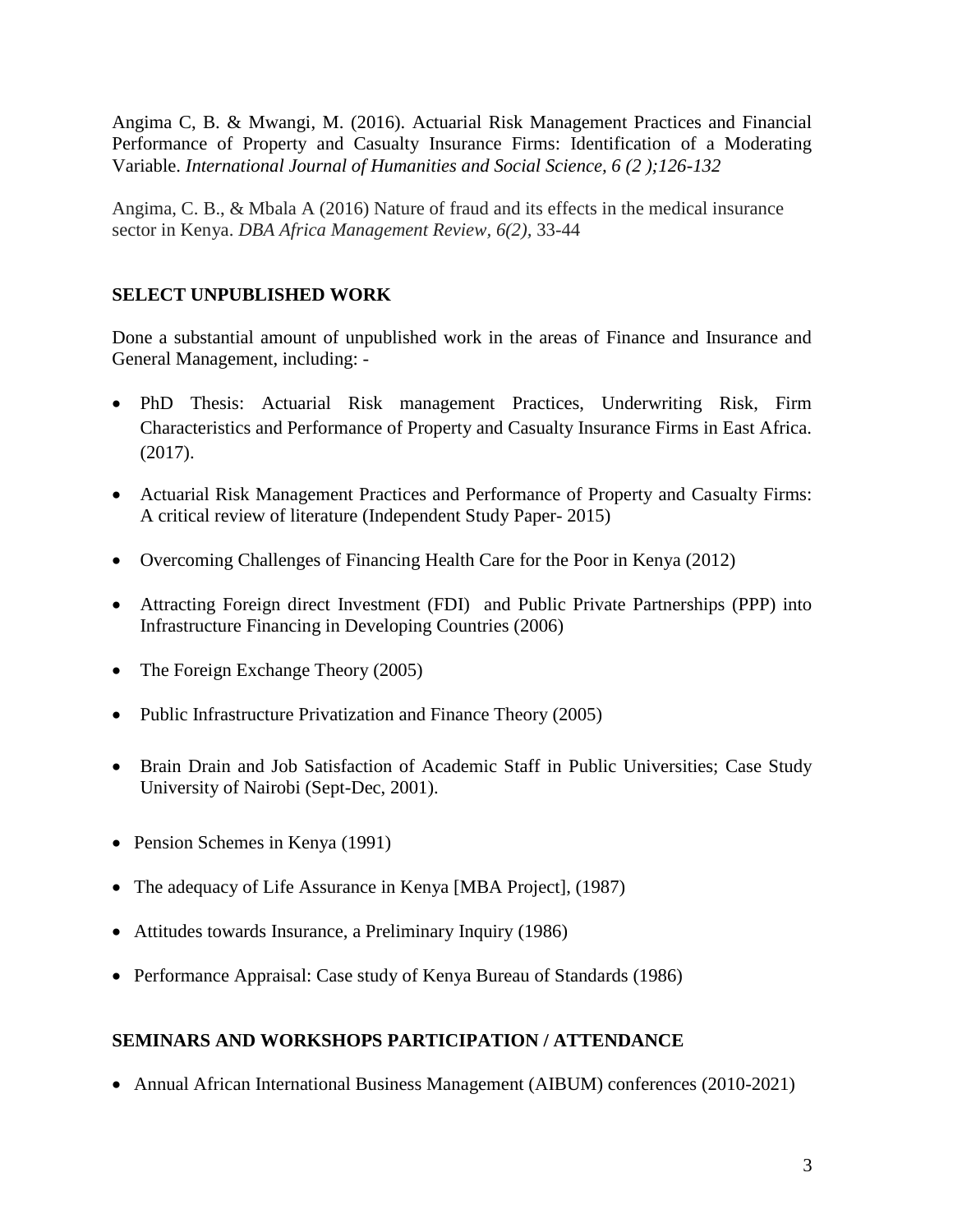- Annual DBA-Africa Management Review International Conferences 2015-2021)
- Resource Person in Seminar on Health Care Programs for the Poor in Kenya, College of Insurance, Nairobi (2009)
- Resource Person in Seminars on Pensions Management and the Retirement Benefits Authority, College of Insurance, Nairobi. ( 2001, 2005, 2007 and 2009)
- Resource Person in Seminars on Administration of Pension Schemes, organized by Inter Africa Consultants – (1993 and 1994).
- Participation in a workshop for managers on Corporate Planning and Marketing by Promin Consultants (1993).
- Participant in seminar of Life Insurance held in Bombay, India, by the College of Insurance (India) 1992.
- Participant in a seminar on Women in Management by Deloittes, Haskins and Sell Management Consultants (1991).
- Participant in a course on Being an Effective Manager jointly organized by Insurance Training and Education Board and the Kenya Institute of Management (1988).
- Participant in the development of new Degree Courses in Risk Management (Bsc: Risk Management) for the School of Business, University of Nairobi (this is on - going)
- Participant in the writing and reviewing of distant learning courses for the School of Business, Department of Business Administration (on - going).

# **OTHER ASSIGNMENTS**

Member of **Editorial Board of Studies in Social Science Research Journal** (2020-present)

Member of **European Scientific Journal** Peer Reviewers- Gets assignments form time to time

Member of **International Journal of Research and Innovation in Social Science (IJRISS)-** Gets assignments form time to time

### **Insurance Regulatory Authority Research Peer Review Committee (Papers Reviewed).**

 Building research capacity to support development of the insurance industry in Kenya: demand side analysis, issues and challenges (August, 2016)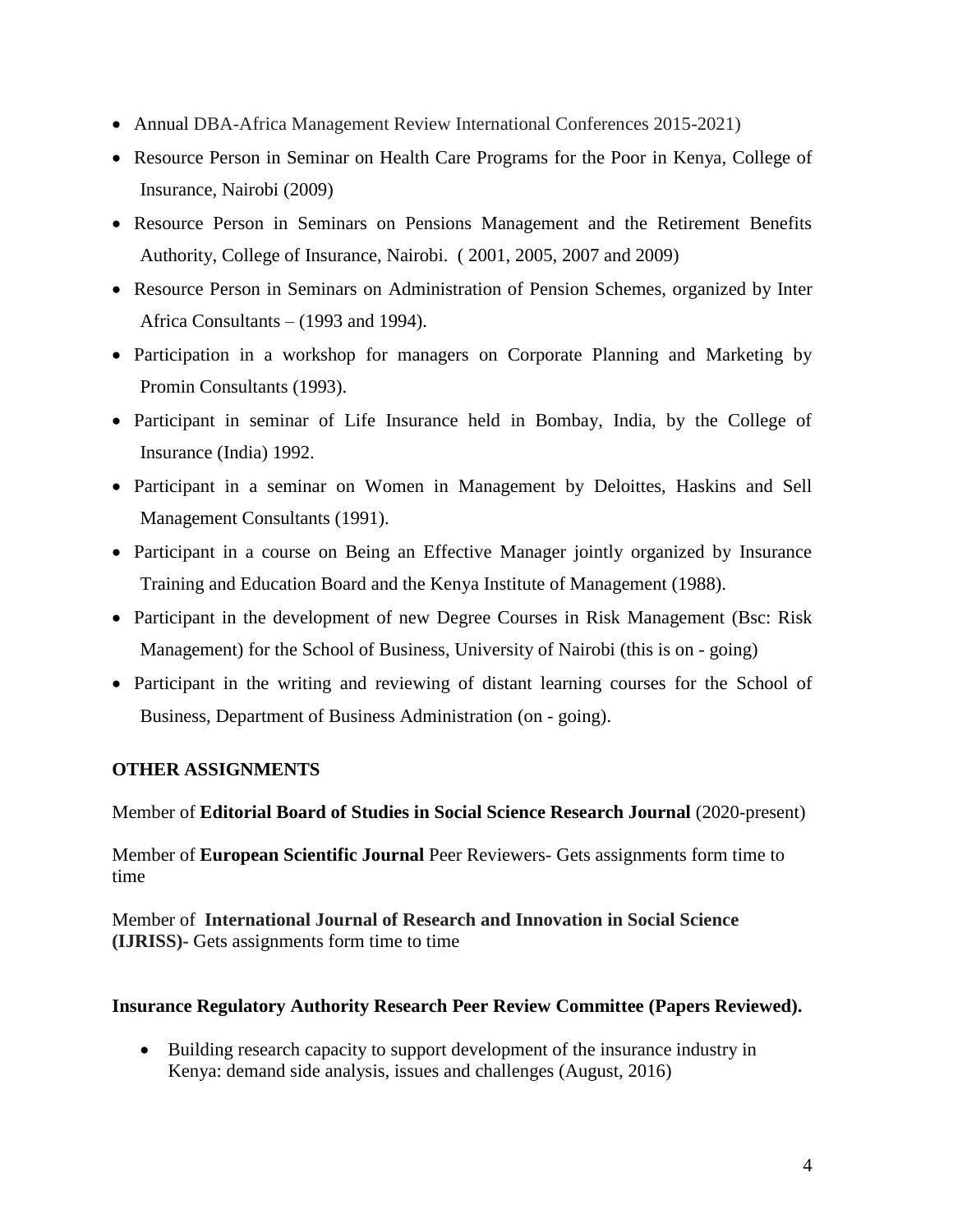- An assessment of the agency development training program in the Kenyan Counties Concept paper review- (October, 2015)
- An Audit of the level of claims settlement in insurance industry Concept paper review- (April, 2014)
- An evaluation of the performance of approved insurance products: Research Review- (2013)
- The performance of medical insurance business in Kenya:-Research Review -(2013)
- An overview of the Status of Medical Insurance in Kenya: Performance, Key Trends, Challenges and Opportunities. IRA, 2013

### **Bcom Academic Programme Leader (2020 to present)**

Coordinator of all academic, and administrative activities related to the Bachelor of Commerce Programme at the Faculty of Business and Management Sciences of the University of Nairobi.

#### **Chair/ Convener of the DBA- African Management Review International Conference (2020-2021)**

Organized and successfully steered the DBA-AMR virtual conferences amid the COVID-19 Pandemic in years 2020 and 2021

### **Chair, Executive Development Programme and Consultancies (2014-2015).**

Developed programs, courses and contents that were adopted and launched by the School of Business in 2017

### **Insurance Industry Experience**

Worked in the insurance industry (1992-1996) and rose through the ranks from Trainee to Assistant General Manager.

# **CONSULTANCY ASSIGNMENTS / EXPERIENCES:**

- Consumer Education Strategy (Revised) for the period 2021-2026 for the Insurance Regulatory Authority- **Ongoing**
- National Insurance Survey on Treating Customers Fairly- for the Insurance Regulatory Authority- **Ongoing**